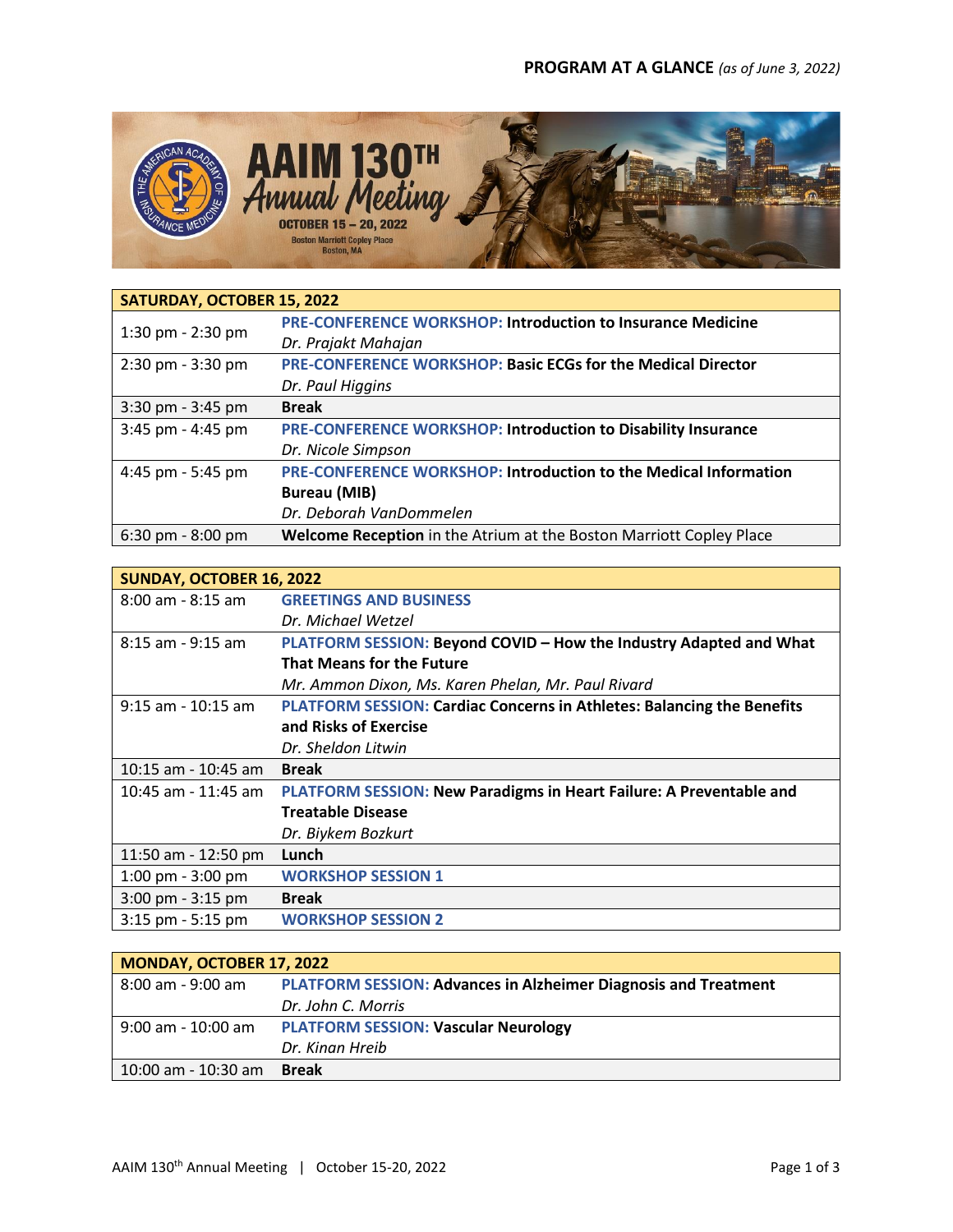| MONDAY, OCTOBER 17, 2022 (continued) |                                                                             |  |
|--------------------------------------|-----------------------------------------------------------------------------|--|
|                                      | 10:30 am - 11:30 am  CONCURRENT SESSION: Medical Director Career Evolution  |  |
|                                      | Dr. Paulo Pinho, Dr. Dave Rengachary, Dr. Steve Rigatti                     |  |
|                                      | 10:30 am - 11:30 am * CONCURRENT SESSION: Advanced EKGs                     |  |
|                                      | Dr. Ross MacKenzie, Dr. Emoke Posan                                         |  |
| 10:30 am - 11:30 am                  | <b>CONCURRENT SESSION: Long COVID: An Emerging Challenge for Clinicians</b> |  |
|                                      | and Insurers                                                                |  |
|                                      | Dr. Jason H. Maley, Dr. Timothy Meagher                                     |  |
| 11:30 am - 12:40 pm                  | Lunch                                                                       |  |
| 12:45 pm - 2:45 pm                   | <b>WORKSHOP SESSION 3</b>                                                   |  |
| 2:45 pm - 3:00 pm                    | <b>Break</b>                                                                |  |
| $3:00 \text{ pm} - 5:00 \text{ pm}$  | <b>WORKSHOP SESSION 4</b>                                                   |  |

| <b>TUESDAY, OCTOBER 18, 2022</b> |                                               |
|----------------------------------|-----------------------------------------------|
|                                  | 8:00 am - 10:00 am WORKSHOP SESSION 5         |
| 10:00 am - 10:15 am <b>Break</b> |                                               |
|                                  | 10:15 am - 12:15 pm <b>WORKSHOP SESSION 6</b> |
|                                  | 12:15 pm - Onwards Free Afternoon and Evening |

| <b>WEDNESDAY, OCTOBER 19, 2022</b> |                                                                        |
|------------------------------------|------------------------------------------------------------------------|
| 8:00 am - 9:00 am                  | PLATFORM SESSION: Can Your Apple Watch Fix How Key Lifestyle Factors   |
|                                    | <b>Impact Your Cardiometabolic Health and Mortality Risk?</b>          |
|                                    | Dr. John Schoonbee                                                     |
| 9:05 am - 10:05 am                 | <b>CONCURRENT SESSION: EHR</b>                                         |
|                                    | Ms. Nichole Myers, Dr. Paulo Pinho                                     |
| $9:05$ am - 10:05 am               | <b>CONCURRENT SESSION: Morbidity Products and Cases</b>                |
|                                    | Dr. Gustavo Lorea Magalhaes                                            |
| $9:05$ am - 10:05 am               | * CONCURRENT SESSION: A Primer on Rheumatologic Conditions             |
|                                    | Dr. Andreas Armuss                                                     |
| 10:05 am - 10:20 am                | <b>Break</b>                                                           |
| 10:20 am - 11:20 am                | CONCURRENT SESSION: The Aftermath of the Corona Pandemic -             |
|                                    | Long COVID Is Not the Only Remnant beyond This Pandemic                |
|                                    | Dr. Achim Regenauer                                                    |
| 10:20 am - 11:20 am                | * CONCURRENT SESSION: CLL in 2022: The Future Is Now                   |
|                                    | Dr. Matthew Davids                                                     |
| 10:20 am - 11:20 am                | <b>CONCURRENT SESSION: Case Studies in Mortality: Issues Large and</b> |
|                                    | Small (repeat)                                                         |
|                                    | Dr. Brian Ivanovic, Dr. Steve Rigatti                                  |
| 11:30 am - 12:55 pm                | <b>Business Meeting and Lunch</b>                                      |
| 1:00 pm - 2:00 pm                  | <b>PLATFORM SESSION: Pulmonary Hypertension</b>                        |
|                                    | Dr. Roxana Sulica                                                      |
| 2:00 pm - 2:15 pm                  | <b>Break</b>                                                           |
| 2:15 pm - 4:15 pm                  | <b>WORKSHOP SESSION 7</b>                                              |
| 6:30 pm - 10:00 pm                 | <b>Closing Dinner</b> at the Harvard Club                              |